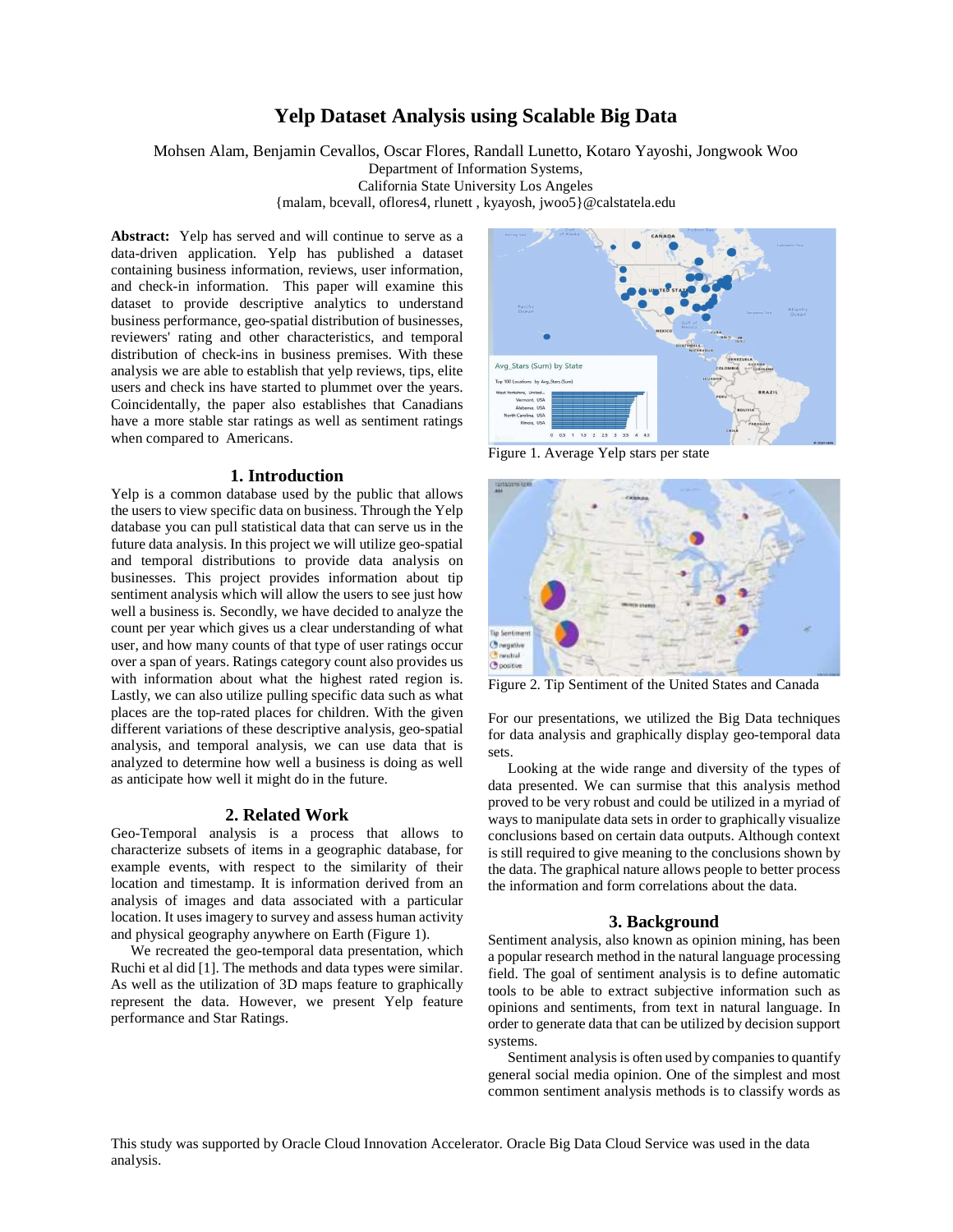"positive" or "negative", then to average the values of each word to categorize the entire document.

Griffo [2] has worked on Twitter sentiment analysis in Hive, and we based our work on his project.

His method was to create a counter and name it as polarity then increment or decrement based on the number of positive or negative values there were.

When a 'negative' was triggered, it would decrement the polarity counter by 1 while when there was a 'positive' trigger it would increment the counter by 1.

After which, there would be a small algorithm named tweets\_sentiment where the sum of the polarity would be compared with a 0 value.

If the sum of the polarity was greater than zero, it would be labeled as positive. If the sum of the polarity was less than zero, it would be labeled as negative.

For the purposes of this assignment our analysis counts the number of times the words "positive", "negative" or "neutral" are used. The main difference between our codes is that Umberto's utilizes a sentiment dictionary and includes an extra algorithm to delineate between positive and negative words. Ours is a more direct and literal approach for the purposes of displaying the purpose of this type of analysis.

#### **4. Specifications**

The Yelp dataset provided includes five JSON files which accumulated to the file size of 9.8GB in total. These five JSON files consist of the following: Business.json, Checkin.json, Review.json, User.json, and Tips.json files. The data provided by these json files cover 10 metropolitan areas, 209,393 businesses and 8,021,122 reviews. All of this data spans over fifteen years, ranging from the year 2004 to the year 2019. The total time allotted to create and populate primary tables from these raw JSON files took 161.284 seconds which is approximately 3 minutes total.

We produced three analyses. The first being the Yelp feature performance analysis which the output file consisted of a total output of 16 rows, a file size of 18kb with the total output time of 188.179 seconds which equates to approximately 3 minutes. Secondly, the Yelp tip sentiment output file consisted of a total of 90,950 rows with the data size of 2.48MB and a computation time of 364.896 seconds, summing up to approximately 6 minutes in total. Lastly, the Yelp star-rating analysis output file consisted of a total of 9,832 rows, a file size of 1MB and a computation time of 56.855 seconds. It is to be noted that all these files were converted into xlsx files to be able to convert such big data over into actual usable data.

Table 1 below shows the specifications for our Oracle cluster used.

|  |  |  | Table 1. Oracle Cluster Specifications |
|--|--|--|----------------------------------------|
|--|--|--|----------------------------------------|

| Version                       | $20.3 - 3 - 20$ |
|-------------------------------|-----------------|
| <b>Total Nodes</b>            | 3               |
| <b>Total Node Memory Size</b> | 180GB           |
| <b>Total OCPUs</b>            | 12 <sub>1</sub> |

Total Storage 957GB

## **5. Our Work**

#### **5.1 Data Sources**

The dataset used for all of our analyses is provided by Yelp.com [3]

The dictionary file used for our sentiment analysis is provided by CalState LA BigDAI (HiPIC) [4].

The Yelp Dataset [3] uses abbreviations to refer to states, which works fine in Excel 3D Map for known states in the United States and Canada. However, [3] contains some abbreviations for some locations in the United Kingdom and Ireland, which are not recognized by Excel 3D Map. Therefore, we created a mapper text file to increase map quality which translates abbreviations to qualified country and state names [5].

#### **5.2 Preparing the Dataset and Primary Tables**

We downloaded the Yelp Dataset [3]. We then uploaded the data to the Oracle Big Data Cloud Service (Oracle BDCE) and uncompressed dataset tar file. This resulted in uncompressed files which we uploaded into the Hadoop Distributed File System (HDFS). We then created the primary tables in Hive from the CSV files, which enabled us to utilize Hive Query Language to produce our analyses. The output tables we produced were then copied from HDFS to the local file system which produced output files to be copied into our workstations. Finally, we utilized Excel's 3D maps to generate visualizations of our output tables. The workflow described above is illustrated below (Figure 3).



Figure 3. Workflow

#### **5.2 Yelp Feature Performance**

Our first analysis is on "Yelp Feature Performance". Yelp's platform services millions of users with a variety of features such as, 'Check-Ins', 'Reviews', 'Tips', as well as user status features such as 'New Users' and 'Elite Users'. The goal for our performance analysis is to measure and illustrate how these five features trend over time.

The workflow to produce this analysis is illustrated below in Figure 4.

| Each metrics'<br>Metrics<br>performance<br>determination<br>per year |  | Joined report<br>of all metrics |  | <b>Visualize</b><br>output in<br><b>Excel-Charts</b> |
|----------------------------------------------------------------------|--|---------------------------------|--|------------------------------------------------------|
|----------------------------------------------------------------------|--|---------------------------------|--|------------------------------------------------------|

Figure 4. Workflow: Yelp Feature Performance Analysis We extracted the data from all five of the tables in the dataset: business, check-ins, reviews, tips, and users. We then calculated the count of how many 'New Users', 'Elite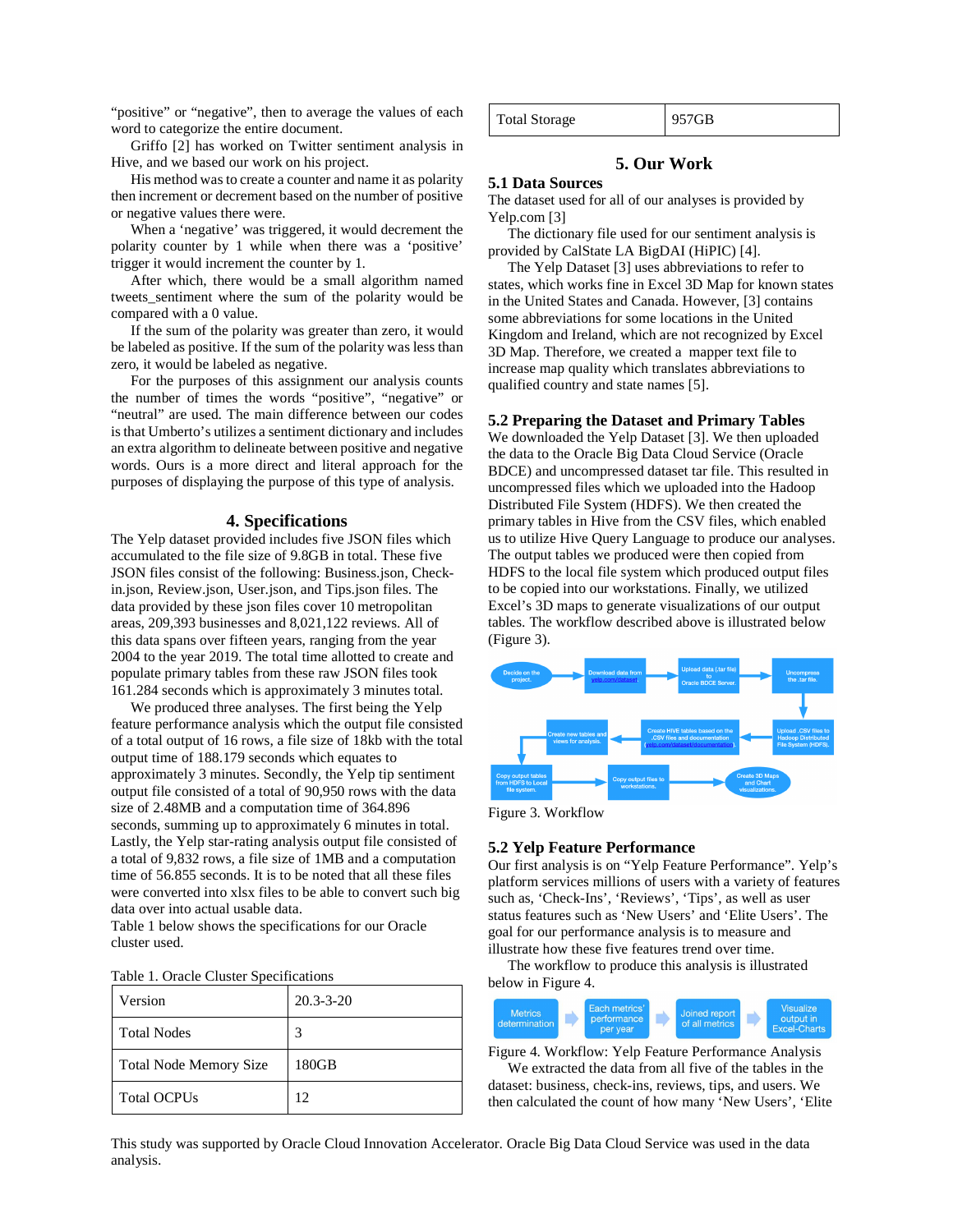Users', 'Reviews', 'Tips' and 'Check-Ins' to measure performance throughout each year. We visualized this output table via Excel-Charts. The line graph shown in Figure 5 illustrates the trend line of each feature's performance.



,<br>Year 2004 2005 2006 2007 2008 2009 2010 2011 2012 2013 2014 2015 2016 2017 2018 2019 Figure 5. Yelp Feature Performance Line Graph

Key findings are:

i. 'Check-ins' had the highest count and most dramatic drop off;

ii. Four of the five Yelp features measured are trending downwards;

iii. 'Elite Users' is the only feature that is constantly increasing over time but at the slowest rate on average.

The overall output data for Yelp feature performance consists of 16 total rows of data (Table 2). The size of the output file is 18KB and the total computation time in Hive is  $\sim$ 3 minutes (188.179 seconds).

Table 2. Output Table for Yelp Feature Performance

| Year | <b>New Users</b> | <b>Reviews</b> | <b>Elite Users</b> | <b>Tips</b> | <b>Check-Ins</b> |
|------|------------------|----------------|--------------------|-------------|------------------|
| 2004 | 82               | 12             | W                  | W           | W                |
| 2005 | 1.022            | 875            | W                  | <b>W</b>    | W                |
| 2006 | 6.052            | 5,030          | 896                | W           | W                |
| 2007 | 17,155           | 21,130         | 2.368              | W           | W                |
| 2008 | 34.327           | 56.996         | 3.592              | <b>\N</b>   | W                |
| 2009 | 68.314           | 100,760        | 6,369              | 957         | W                |
| 2010 | 115,106          | 186,752        | 10,238             | 41,922      | 393,953          |
| 2011 | 185,076          | 302.523        | 12,809             | 146,532     | 1.608.736        |
| 2012 | 203.180          | 367,367        | 17,362             | 185,961     | 2.233.001        |
| 2013 | 221,380          | 491,678        | 18,223             | 167,643     | 2,665,596        |
| 2014 | 250,827          | 702.060        | 20,508             | 163,943     | 2.742.368        |
| 2015 | 267,267          | 940,603        | 26,409             | 130,844     | 2.766.769        |
| 2016 | 241.414          | 1,094,154      | 32,128             | 145.569     | 2,560,414        |
| 2017 | 158,881          | 1.217.292      | 38.645             | 151.006     | 2.307.315        |
| 2018 | 122,892          | 1,318,054      | 43,026             | 107,826     | 2,008,051        |
| 2019 | 75.728           | 1.215.836      | W                  | 78.558      | 1.717.574        |

## **5.3 Yelp Tip Sentiment**

The second analysis is on "Yelp Tip Sentiment". A 'Tip' on Yelp enables its users to leave a short comment or feedback for any business on the Yelp platform [3]. The goal for this analysis is to evaluate the sentiment of user's 'Tips' over time and compare these trends across all geographic locations within the dataset.

The workflow to produce this analysis is illustrated in Figure 6. First, we created a dictionary table based on [4]. Then, we broke down the 'Tips' sentences text into individual words. These words were then assigned a sentiment value of either positive (1), negative (-1) or a neutral (0).



Figure 6 - Workflow: Tip Sentiment Analysis

The sentiments were then aggregated and illustrated as a geo-temporal visualization via Excel's 3D Maps (Figure 7).



Figure 7 - Geo-Temporal Visualization of Tip Sentiment

This is an animated visualization which allows us to see how user sentiment trends over time across all geographical locations within our dataset.

Key findings are:

i. Overall state-wide sentiment breakdown is: 58.80% Positive, 28.57% Neutral, 12.63% Negative;

ii. Most states overall conform to this trend with low variance (Figure 8).



Figure 8 - Tip Sentiment breakdown

The final output table consists of 90,950 rows. A snippet of this table is shown below as Table 3. The total file size is 2.48MB and the total computation time using Hive is  $~6$ minutes (364.896 seconds).

|  | Table 3. Output Snippet of Sentiment Analysis |  |
|--|-----------------------------------------------|--|
|  |                                               |  |

| Country    | <b>State</b> | <b>Date</b> | <b>Sentiment</b> | Count          |  |
|------------|--------------|-------------|------------------|----------------|--|
| <b>USA</b> | Nevada       | 1/31/10     | negative         | 5              |  |
| <b>USA</b> | Nevada       | 1/31/10     | neutral          | 17             |  |
| <b>USA</b> | Nevada       | 1/31/10     | positive         | 24             |  |
| <b>USA</b> | Nevada       | 2/1/10      | negative         | 3              |  |
| <b>USA</b> | Nevada       | 2/1/10      | neutral          | $\overline{2}$ |  |
| <b>USA</b> | Nevada       | 2/1/10      | positive         | 3              |  |
| <b>USA</b> | Nevada       | 2/2/10      | positive         | 5              |  |
| <b>USA</b> | Nevada       | 2/2/10      | neutral          |                |  |
| <b>USA</b> | Nevada       | 2/3/10      | neutral          | 3              |  |
| <b>USA</b> | Nevada       | 2/3/10      | positive         | 3              |  |
| <b>USA</b> | Nevada       | 2/4/10      | positive         | $\overline{2}$ |  |
| <b>USA</b> | Nevada       | 2/5/10      | negative         | $\overline{2}$ |  |
| <b>USA</b> | Nevada       | 2/5/10      | neutral          | 9              |  |
| <b>USA</b> | Nevada       | 2/5/10      | positive         | 7              |  |
| <b>USA</b> | Nevada       | 2/6/10      | negative         | $\overline{2}$ |  |
| <b>USA</b> | Nevada       | 2/6/10      | neutral          | 3              |  |
| $\cdots$   | $\cdots$     | $\cdots$    | $\cdots$         | $\cdots$       |  |

#### **5.4 Yelp Star-Ratings**

The third analysis is on "Yelp Star-Ratings". Yelp's platform allows its users to rate a business on a scale of 1-5 stars. The goal of this analysis is to identify trends among Yelp star ratings across the globe over time. The workflow to produce this analysis is illustrated in Figure 9 below.



Figure 9. Workflow: Yelp Star-Ratings Analysis